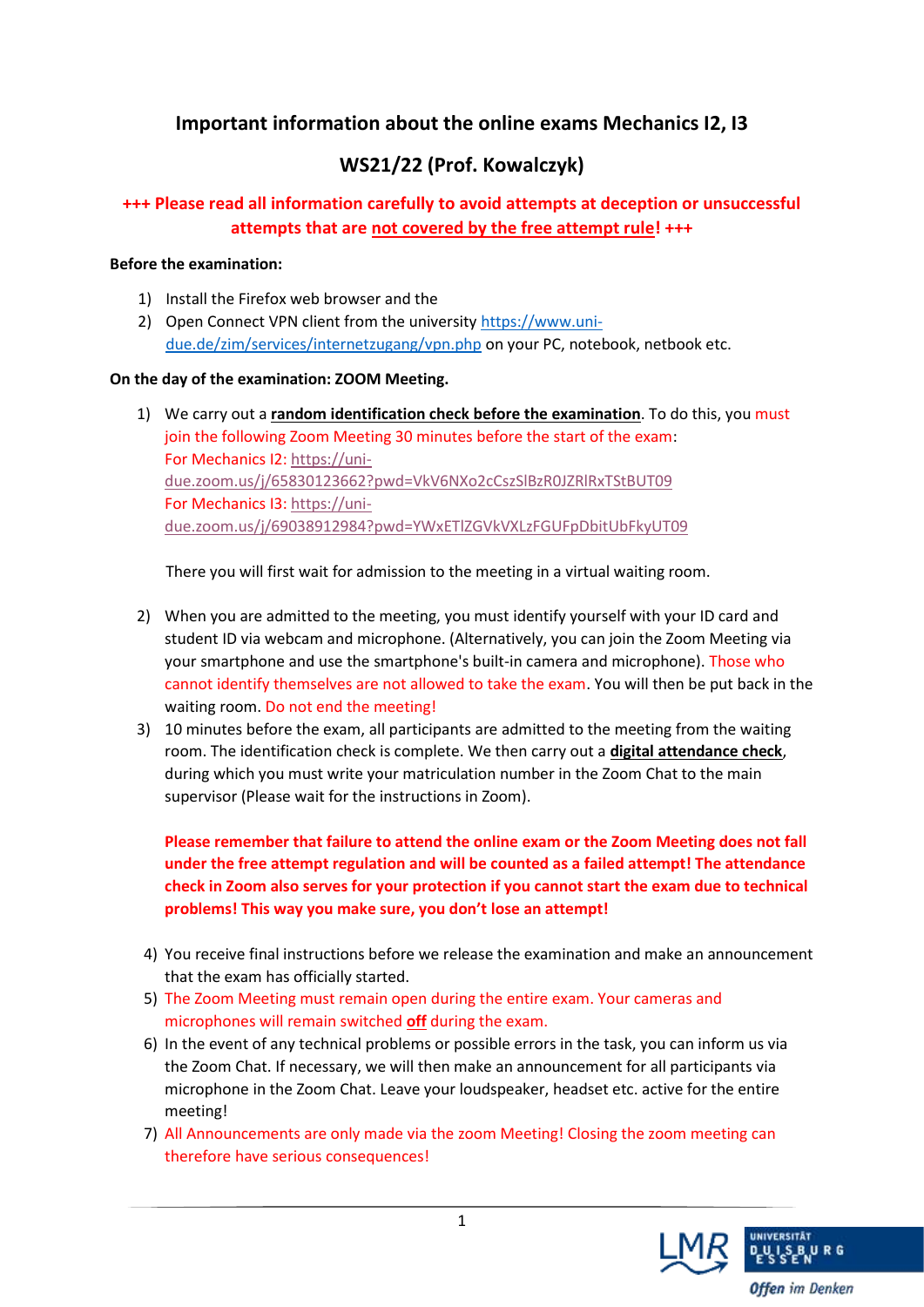#### **After the exam has been released:**

- 1) Wait for the announcement that the exam has now been released.
- 2) Connect to the university via VPN, if you have not already.
- 3) Open a new Firefox web browser window.
- 4) Open the following website: [https://examen.uni-due.de](https://examen.uni-due.de/)
- 5) Log in with your access data / login data:
	- a. The username is your 7-digit matriculation number.
	- b. The PIN / password is your 7-digit matriculation number.
- 6) Click the Start button. If the start button is missing, press F5 to refresh the page. The release of the exam can take a few minutes due to the system.
- 7) To receive the full exam time, you must have logged in and started the exam within the first 10 minutes after the announcement of the release!

#### **During the exam:**

- 1) First read the first page of the test and **tick the checkbox. You confirm that you have read and understood all rules and that you will adhere to all rules and procedures. Otherwise, your exam will not be scored afterwards!**
- 2) Start solving the tasks. Your entries are automatically saved by the system.
- 3) The exam time is a total of 120 minutes, 100 minutes exam time plus 20 minutes for reading in, as well as for any interruptions due to technical problems.
- 4) If you are asked to enter the password for the security check after an unintentional interruption, please enter the word "continue". Do not use your student ID for the security check!
- 5) If you have technical problems or questions about the task, please use the Zoom Chat. If the internet fails, you can create a mobile hotspot using your smartphone.
- 6) If you do not feel able to take the exam for health reasons, please end the exam manually using the end button in the exam. Then contact a doctor immediately.
- 7) To be on the safe side, take screenshots of any technical problems that may arise so that you can prove them later if necessary.

#### **Towards the end of the exam:**

- 1) The exam automatically ends 120 minutes after clicking the start button, but no later than 130 minutes after the start of the official examination time indicated on the homepage.
- 2) You will be informed about the official end of the exam by zoom announcement. All participants for whom the exam has not yet ended automatically must now do this manually by clicking the end button and then confirming.
- **3)** The submission of the exams is noted in the system with a time stamp. **Exams that have not been submitted 5 minutes after the announcement about the official end of the exam will no longer be counted. The exam is therefore treated as not passed! This falls under the free trial regulation.**

#### **General Exam Notes:**

1) The Mechanics exams are carried out as online exams from home from your private devices.